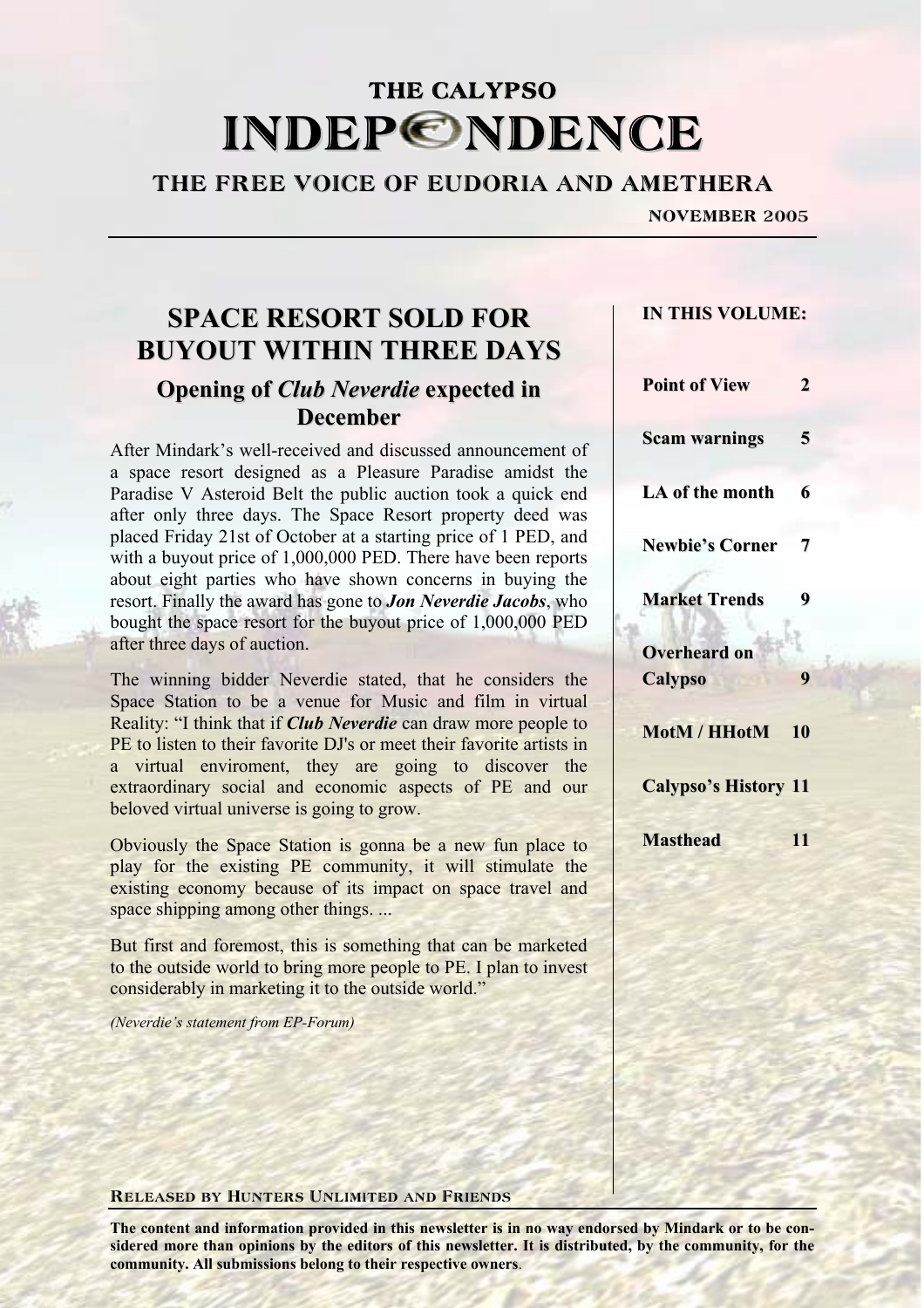## **Point of View**

**Interview with PE player Silver di Avlo. Here is how it went.**

## *What is your full ingame name and profession?*

#### Hello!

My name is taken from my only idol I ever had - Marvel's - Silver Surfer. (http://www.marveldirectory.com/individu als/s/silversurfer.htm). My nick which I never use is "di Avlo" actually taken from my time as a fanatic StarCraft player where I was known as El Diablo. My profession is Miner. Nothing more or less, even tho im pretty skilled in most things that has with hunting, crafting or mining to do. Theres some things that I never have done though - whipping, never used an axe, and such don't belong here - this is sci-fi, not fantasy.

#### *What brought you to PE?*

Well I just stumbled upon it. Saw an adbanner on my ISP. My first visit to PE was amazing. Spawned out of nowhere, no manual, no nothing... I had hard times just to figure out what to do... so I went out checking out things and got killed by what I recall was a foul. And died. Back then you had to walk back all the way with your "soul" - ghost. I was amazed by Hades, and spent some time there. People got stuck in buildings and such. Lag storms were usual. Well... I dropped it for 2 months, then came back.

From the start I found out that the experience within PE actually were dependent on your own fantasy, imagination and acceptance of the "virtual" status of the ingame situation. I understood early that there would be a global community with enourmous potential for a new type of interaction, im a visionary and

I understand MindArks visions very well. At the University I wrote some papers as early as 1992-1994 about the "virtual experience" and "cyberreality", and held some lectures about it. My collegues laughed at me, and I said to myself "let them laugh". Actually I think what the sensation of a "virtual universe" comes very close to is the envisions of the renaissance philosopher and humanist "Pico Della Mirandola". He was an Italian humanist and his visions about the human essential capabilities pointed out a very new idea of the human project. This was to be more than the Cherubs and Angels, even more than God ever could imagine in fact he proposed the idea that humans can be better and more beautiful than any other cosmic beeing. This is the essence of a "virtual world", in my opinion, the possibility of actual transcendens, and to interact as "Cherubs", "Angels", as mirror images of what we want to become or want to achieve. Im positive that much of the technology and entertainment will come to its best within these virtual worlds. This is just the first step.

#### *How long have you been playing?*

Since December 2002. Before gold. But I had a break and started for real in january 2003. Just before the release of the gold edition. I have had some breaks, for other games, but never quit...

#### *Why did you choose that profession?*

Don't know - I was tricked by the experience and the thrill of finding lots of minerals, and back then you could sell the stuff for a good price. Also I found it attractive just to avoid mobs and explore Calypso. I found it more fun than hunting since most of the mobs werent even accessible for a light armored guy like me. And by the way, when do you choose a profession? This is maybe the first step in a long development of my character.

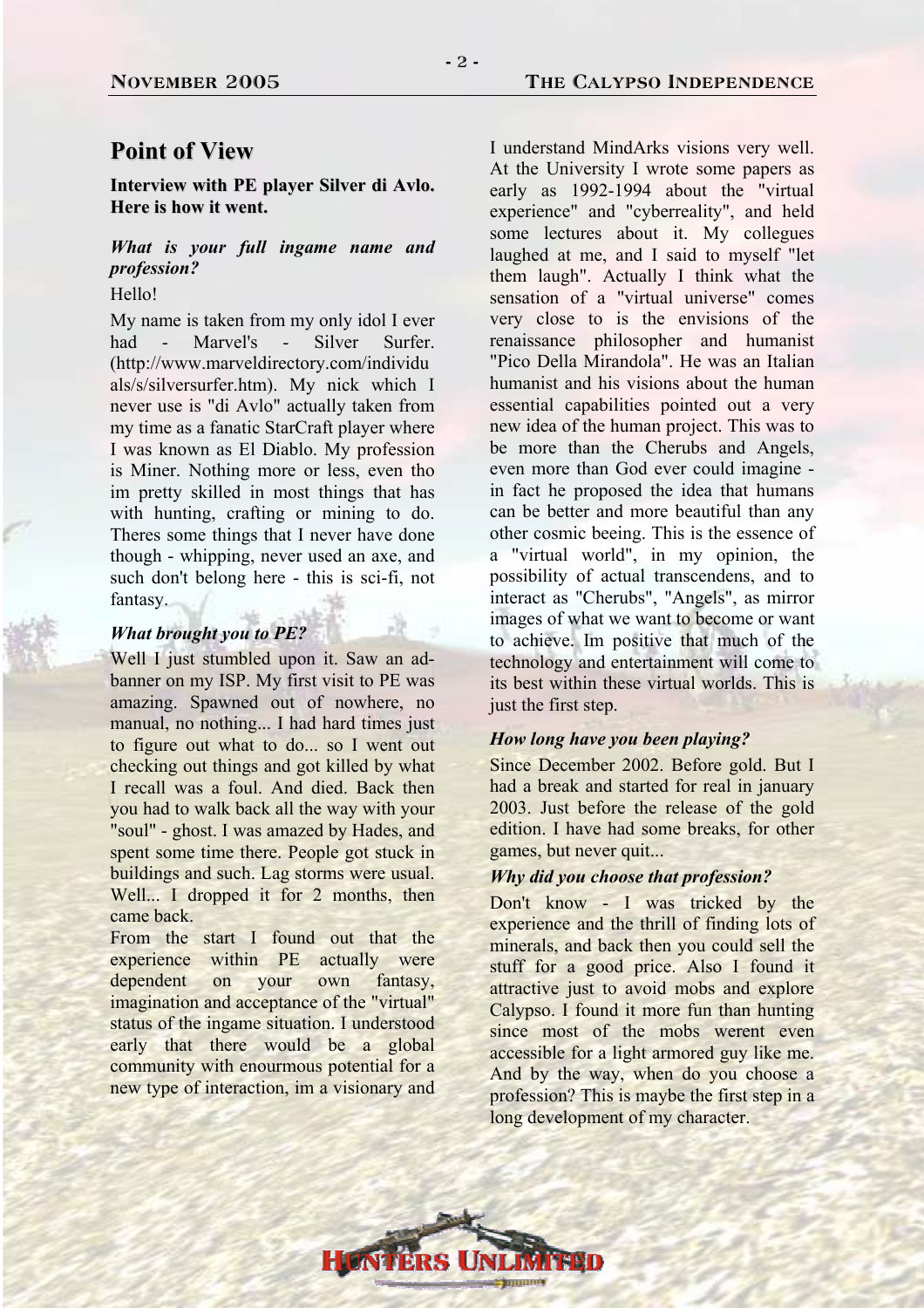#### November 2005 The Calypso Independence

#### *You're one of the foremost experts in the mining field, can anyone become successful at mining, or does it take a special type of person?*

Yes everyone can be experts, I wouldnt call myself an expert though, even though Im a professional. But you need to spend lots of time and you need to have something other on the side. For me its been the UPC|Mining, the research and investigations. I think you need to be allround. It takes time to get on such a level where you can rely on mining only.

#### *Are you part of a society?*

Yep. Its a society thats been around since february 2003 - United People of Calypso. [UPC]

#### *In your own words, how would you describe your society?*

Its a mature society, oh we have had so much fun. Im very nostalgic about my soc. Some guys have been around as long as me. Some are new to it. We are not many, but dedicated in that way that we like the idea of PE, even though we grunt about it as much as any others. We have had lots of international players, and our language is english even though most of us are swedes. We have had lots of people from Australia, New Zealand, Brasil, US, Germany, Canada, UK, and I like the international part of it. We are mostly miners, but also some others. We recruit sometimes, but its always sad to see people quit. But those who once joined us, but then quit, should know that they always are welcomed back again any day they want to re-join.

#### *Describe either your earliest or happiest memory of PE*

Happiest and earliest memory was way back when I helped a guy stuck in a building. And I received a gun and some ammo... also when I have met nice people, and made some good strikes on the mining field. Hehe, the first time I took down an Ambulimax with 2 of my buddies was a great memory, too. Its always good to help

 people ingame, and its always a good feeling when these noobs grow up and salutes you.

#### *Obviously, everyones long term goal is to develop their character and try to profit, but do you have any short term goals?*

Always. Short term goal is to get that gigantic deposit - I have read that a guy actually got a 6000 dollar deposit in the early beta, and theres more out there. And to do research of particular sections of mining related subjects.

#### *Which upcoming feature on the PE development roadmap or otherwise are you most looking forward to?*

The industrialization of PE economy. Please. Factories. Real mining. And rethinking of the loot system where it actually should be based upon, the mining and crafting, much more than of finding "objects" in loots. I can understand special loots, quest items and such. But not that you loot a complete very complex thing as a "lamp", or "painting", or even a gun from an Armax. This must be changed. Thus industrialization.

#### *How would you change PE, or what would you add, if you could decide?*

I would like it to be much more extended in its graphics, and the interaction with the surroundings. But thats coming. I would also add more features that would give players more exploration, and "meet the unknown" sensation, huge mountain ranges, new planets, much more of that. Also I really think MindArk should have player council, of some sort. I know thats discussed a lot. But I really think it would be great.

#### *Any humorous moments you'd like to share?*

Yeah lots, but cant share them all theyre to situational for that. One was when my soc mate Azuris Foxed out from the fact that we were the richest society within PE, but only for an hour cause we accepted a lot of noobs just to get rid of it, and then

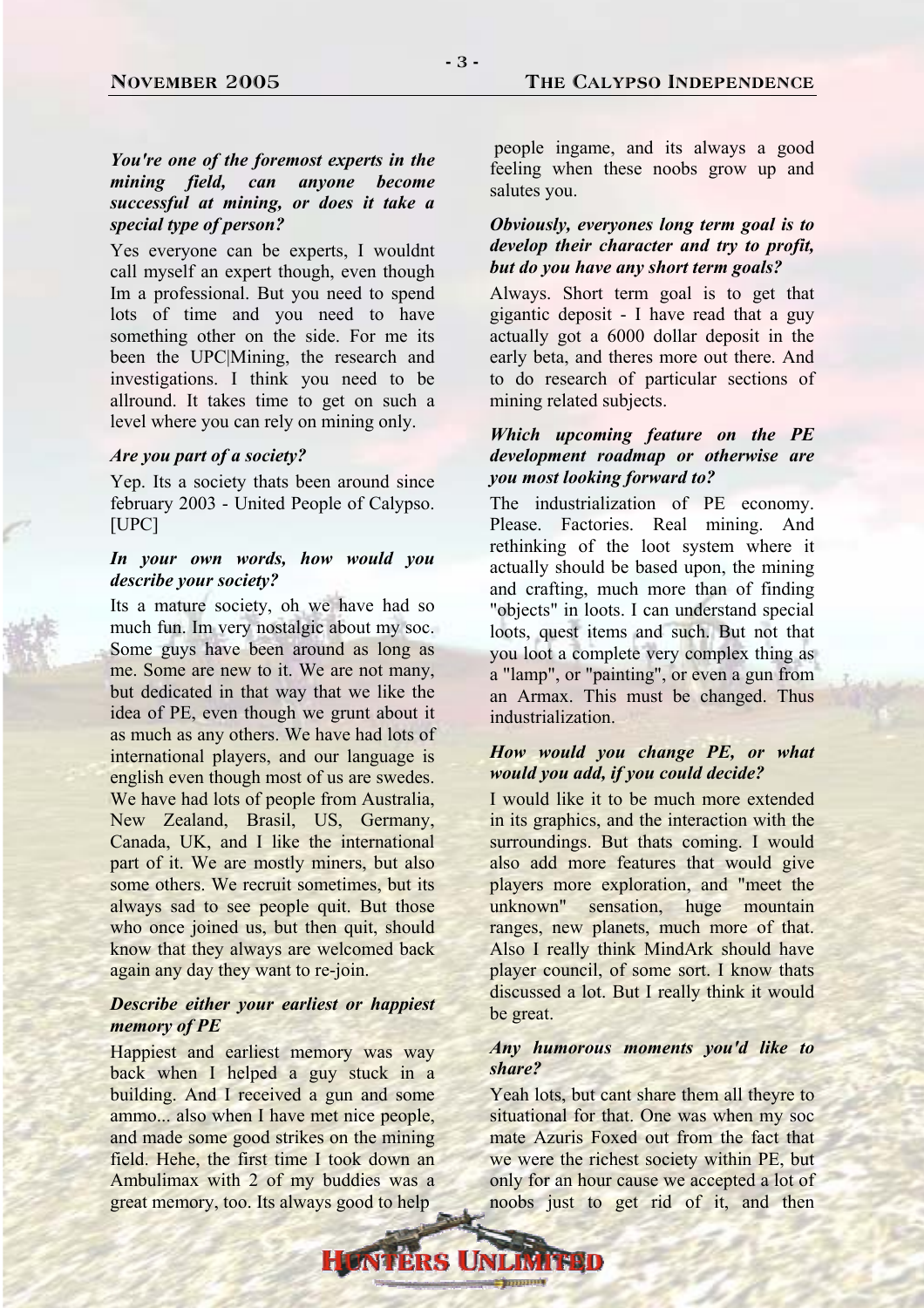MindArk decided to crap the ranking of richest society, still dont know why. But I sure did laugh a lot first time I was in a big team hunting Araneatrox, back then they were tremendously more dangerous than now - I think we were about 20, also some elites, all died within 1 minute. Also a great fun was the landgrab, I felt very speeded and had great fun. I have had lots of fun with my soc mates, those are the best. Also my encounters with the legendary "Spike", has been a great laughing moments.

#### *What's your most memorable loot, or even mining deposit, in your case?*

Getting a md-50, bought it from the crafter himself, that was a great moment, little did I know that he was part of what later became know as the huge "duping scandal". But lootwise my double gold vast deposits within 24 hours belongs here, my birthday enourmous deposit - breaking the 2000 ped wall, and my only good hunting loot - some angel armor from faucervix young. Maybe I should mention one time when I was out hunting, had not been mining for 2 weeks. So I told my mate Azuris - "Frikk this, im bored of hunting im gonna drop a bomb now.", and I told Azuris " I got a vast", Azuris Foxed out... hehe.

#### *What one piece of advice would you give a total newb?*

Project Entropia is not a usual game, read the forums, and dont be afraid to die.

#### *Is there anything you did in your PE past that you regret that you would care to share?*

Well - not really. Maybe that I havent been as systematic, and aiming for profit as I shouldve been. But I like to freak out sometimes, and just waste money, hehe... well.

#### *Anything you'd like to add?*

I would like to thank all the players that have done such a great job of keeping the PE community alive. With lots of web-

**ERS U** 

pages, freaky applications, charts, forums, and creating magazines and the lot. After all its only the imagination that can free the human spirit. And I also would like to thank MindArk for being as visionary as they are.

And last I would like to celebrate my soc mates within UPC, new and old, those who still are ingame, those who left, those who comes back - you are the best.

#### *How do you feel about the VU 7.6 mining update?*

I think its good generally for the newbie miner. But I dont think its fair regarding those who have been waiting for a better system overall. Mainly cause they shouldve introduced "industrialization" as a new theme of context. The market will be screwed for a while and for me and many others who had to "skill", by digging lyst, and iron, and had to storage the lot - cause of a market with no use of lyst and iron, we have lost a bunch on this. IF you compare the skills hunters have from mostly "skilling", to those skills miners have its ridiculous.

#### *Any flaws you see with it?*

I think this will lead to a very unbalanced system, and miners will feel very disappointed. We never got any "compensation" for the money we have lost because of this VU. And Im sure we never will.

IF MindArk wouldve implemented new context for miners, I would have applauded this as the best VU. Now I feel many of the uber miners have been screwed, and I feel sorry for them. I will not play much before MindArk does what they have promised. And I will not recommend PE before they change this.

Interviewed by: Badboyz3584

 $-4-$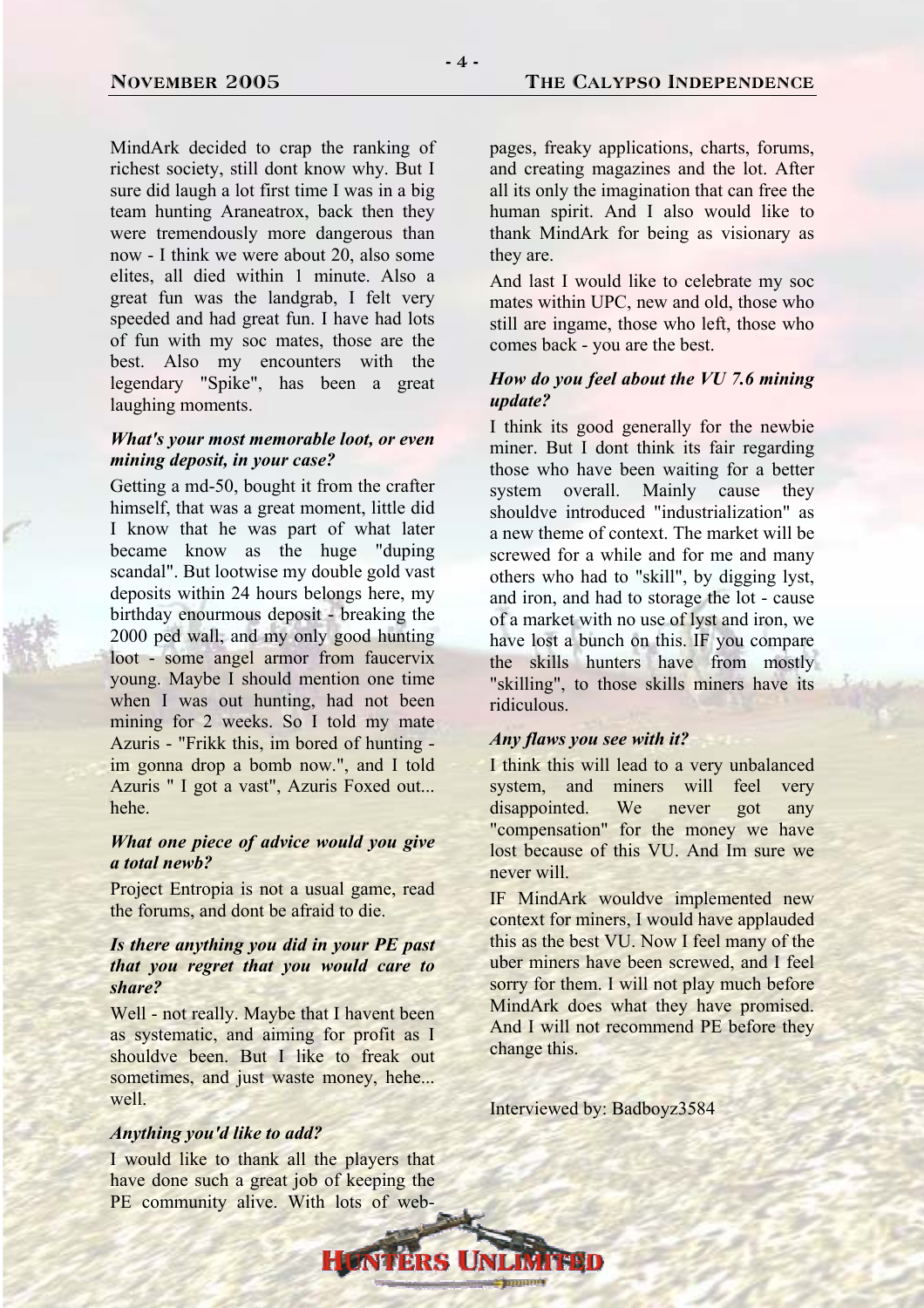## **Scam warnings**

by Badboyz3584

Not a lot of recent scams this month. A few discussions about some "borderline" scamming, but, overall, not too many.

#### *Untitled*

*Explanation*: This one has no name and is what you can call "borderline". It comes from a mistake on the part of one person. An item is shown in the trade window to either let a potential buyer check the stats, or to show decay on an item. The person that is checking will accidentally press accept, the other person will do the same, and the item is given for free. The nice person will give it back, but some will see it as a free item. You be the judge.

*Prevention*: just be careful in trades.

#### *No Item Shown*

*Explanation*: Sometimes you'll be in a trade and will be waiting for a person to put an item into the window. Eventually, the person will ask you what you think of the item, and you will tell them that the item is not there. SO, you do a retrade, and the item is then shown. That's what happens sometimes, but once in awhile a person will claim that the item is in the window (it really isn't) and is just invisible, and all you need to do is complete the trade, and it will be in your inventory when you're finished.

*Prevention*: Forget it. Just keep relogging and retrading until you can see the item. Don't let this scam get you.

#### *Genetics Chip*

*Explanation*: Does that say Generic? Nope, it says genetics. Watch out for people claiming to sell a "generic skill chip" when, in fact, they are selling a "Genetics skill chip" hoping you will misread it.

*Prevention*: when you are looking at the chip in the window, check the info window and read the name carefully. It is just good practice to always do that in any trade.

#### *Password Theft*

*Explanation*: This one requires special conditions, which is why it rarely happens. The thief has to be able to physically interact with your computer to either make a quick copy of your login info from a loose piece of paper laying around with the info on it, or a non-cleared login window. Another way is for the person to gain access to your email account and have the clientloader send you a password reminder or change it altogether.

*Prevention*: Either way, make sure the required info is not readily available. Secure your email account and don't leave stuff laying around with your info on it. The other way is to get a gold card from the ingame trade terminal. This locks your account down and makes it only accessible using the Gold Card and the reader to get a unique 4-digit number. Won't matter if someone has both your password and login then. They still need the card and reader.

#### *Skill sale*

*Explanation*: "Hello, are you buying skills? Cheap?" This is a risky trade. Someone will claim to be selling skills for cheap or even free, for whatever reason, and all they need is the implant inserter and the generic skill chip. Sure they do. They only want to steal the stuff from you. There are some people that are actually legitimately doing this, but there are ways to stay safe.

*Prevention*: If you are going to let the person have the generic skill chip to fill with skills, make sure you get market value for the chip, or something worth roughly the same amount to hold while they fill it up and then give it back when they return the chip. Some will say they have no PEDs to give in place of the chip. Just walk

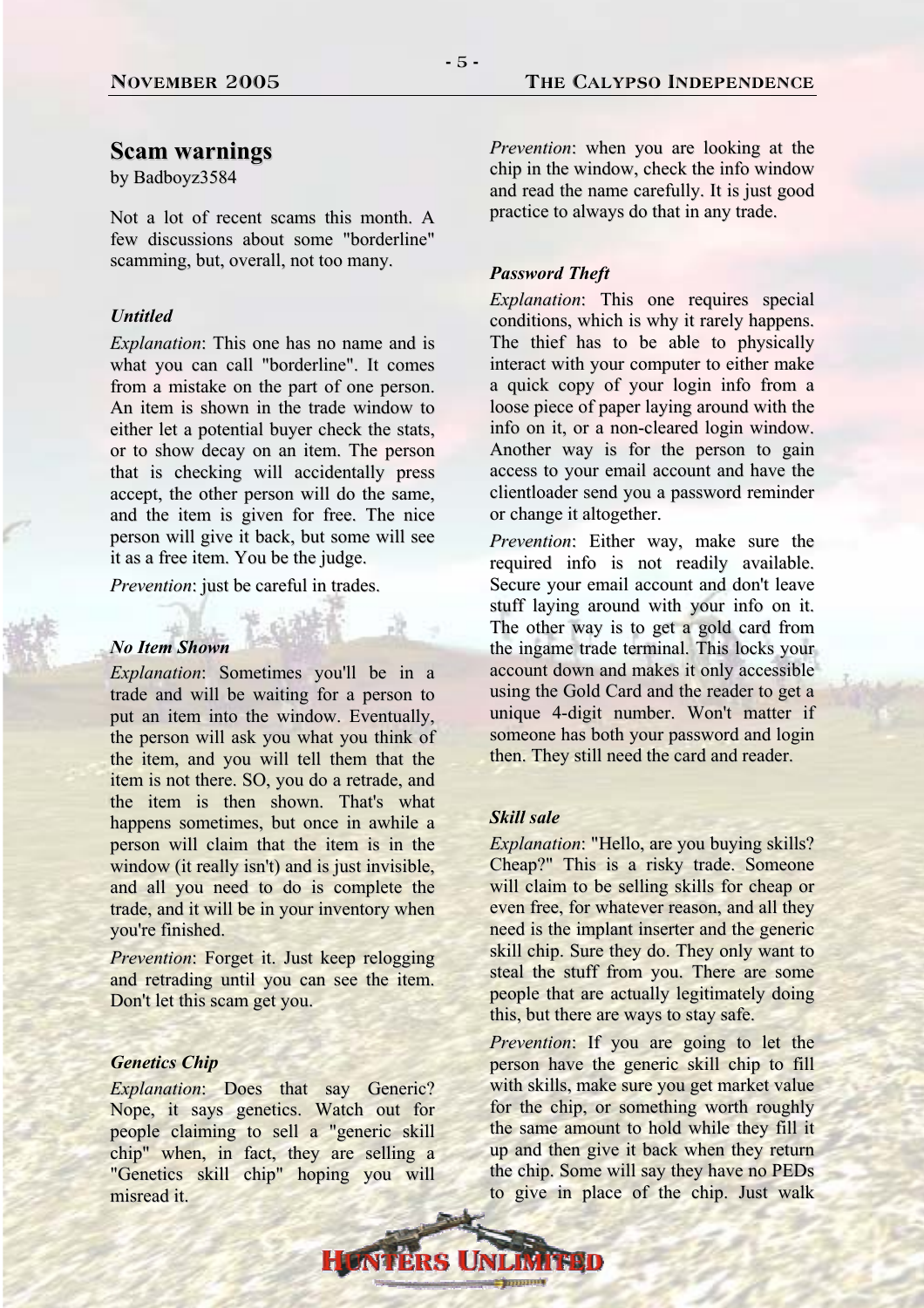away. There is no way to stay safe if the person has nothing of value for collateral. Then it is a risk you're taking. Be careful.

#### *Auction discrepancy*

*Explanation*: The first scam done by the auction, or rather, a person knowingly or unknowingly putting a bugged skill chip into the auction. The chip will show one stat on the info page, but another way on the item info window.

*Prevention*: No known way to get around this. Obviously, one of the stats are wrong. Just don't buy it if it looks like the price is wrong.

## **Landarea of the Month**

This month's LA: Atrax Park

This month, The Calypso Independence brings you information on the Atrax Park. We interviewed the creator of the Atrax Park, Paris Dub Hilton.



*Atrax Park Location*

#### *What maturity levels of Atrax are found inside Atrax Park?*

95% of the spawn inside the park is Dominant, Alpha, Prowler, and Old Alpha.

Sometimes we'll see a single trax stalker appear, which can hang around for days since few players can efficiently take it down.

#### *Any other creatures that roam the area?*

Absolutely not. No annoying Bristlehogs, Hyruu, or Trilomites. The Park is exclusively for the use of the largest Atrax.

#### *Roughly, what kind of weapons would be needed to hunt there?*

Atrax Park was designed for the mid-level player and up. If you have the skills and a decent FAP (ek2600, for example), you should be able to handle the Doms and Alphas in Rascal. For the big boys, you should come with plated Nemesis or better. But remember, even if you get killed going up against a Prowler, the on-site revive is never more than a 30 second run to your half-dead Trax. The close revive, mobs, and proximity to a Teleporter make Atrax Park ideal for team hunts.

Should you come across a trax stalker, you're best to just leave it be. On many occasions I've seen them laugh at hunters decked out in shadow, dropping them repeatedly.

#### *What items can you confirm being looted there?*

Confirmed drops inside the park include ML-35s, Salamander Arms, Bravo Plasma, Hair Stylist Chair, Af Mindforce Implant, Large Red-Black Striped Carpet, Small Red-Black Striped Carpet, Cayad Lamp, Shopkeeper Teleporter Pad, a102, a104, and Paladin Harness. There is a rumor of a Strikehammer dropping - but that remains, for now, a rumor.

With the recent arrival of minerals and ore in the park, I can also confirm several mining HOFs inside the Park. The primary resources available include Zinc and Narc, along with Oil and Growth Molecules.

#### *Any future plans for the area?*

Right now we're in the middle of hosting the iTrax Challenge. This is the first ever

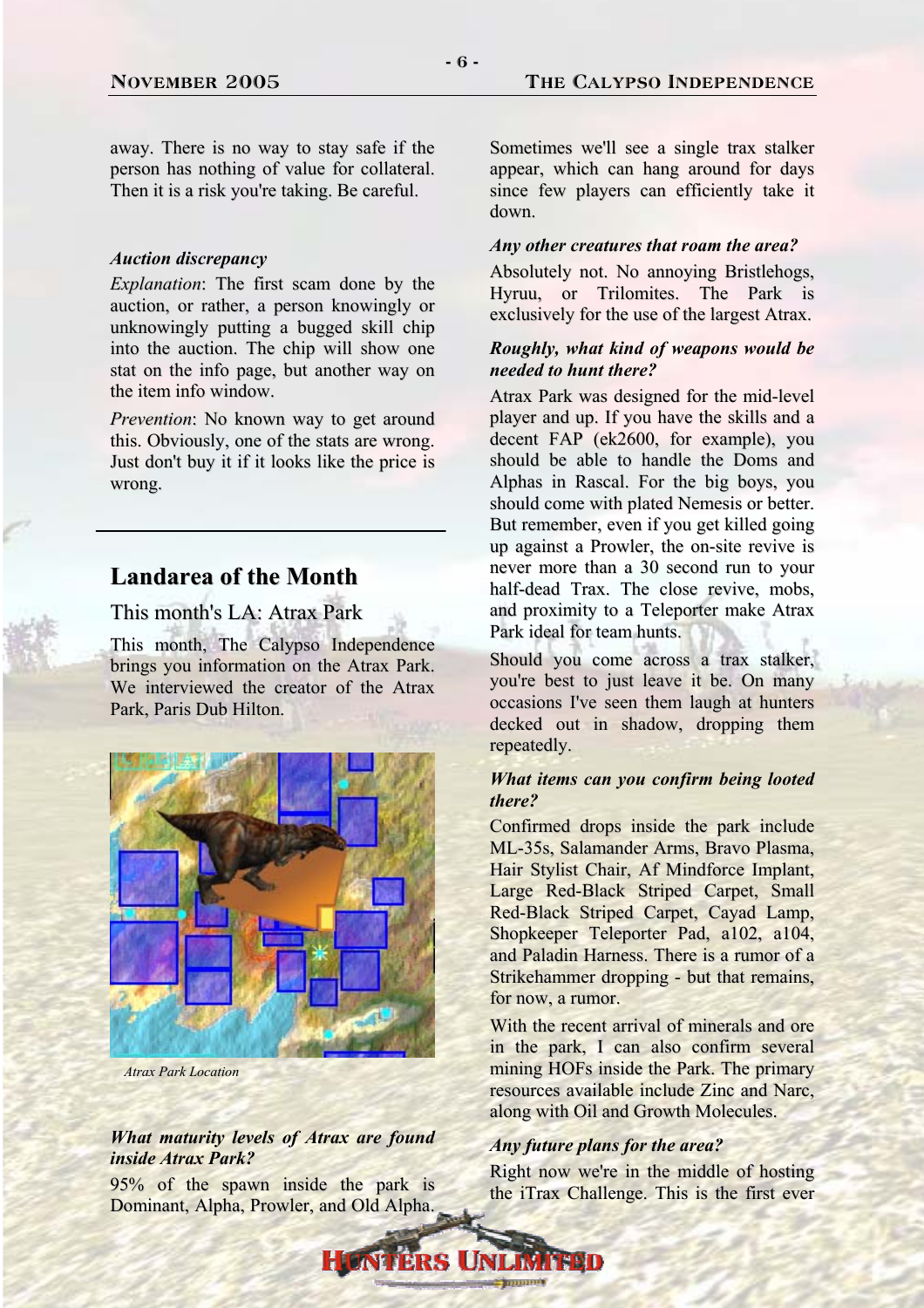Project Entropia event that has a real-life item for the winner. One of our lucky hunters will be shipped a new factorysealed iPod Nano, laser engraved with their accomplishment.

So how do you win the iPod? The easy way is to get an All Time High HOF inside the Park. If that happens, the event is over and the lucky HOF'er wins.

But since that probably won't happen, we're counting every global or HOF inside the park as a contest entry. The size doesn't even matter, a 50 ped global counts the same as a 2,000 ped HOF. During the first week of November, we're going to throw all of these globals and HOFs into a pot and randomly select one to win iPod. So all you need is a single global in Atrax Park, and you're in the running to win the iPod. Search for "iTrax" on EntropiaForum.com for complete details.



#### *Anything else?*

My thanks go out to Aziphirael of Sterling & Moss, who does an excellent job maintaining two shopkeepers on site, fully stocked with all possible ammo for only TT+1 per stack.

Interviewed by: Badboyz3584

#### **Newbie's Corner**

The Journey by Mucus

This section is called "The Journey" We hope to give some practical advice on how to get by on Eudoria.

Ok you have loaded up the game had a look around and become familiar with the controls - if not, have a look at the guide that comes with the game. The guide will give detailed information on how to configure the various short cuts and quick bar, some we will cover in this issue. You can launch The Pioneers Guide to Project Entropia from the game login screen or from your hard drive; it is installed when you download the game (C:\Program Files\MindArk\Project Entropia\PE Guide.pdf).

There are many ways to earn a PED or two, but the most basic (and free) way to start is the Mind Force power "Sweat Gathering". Why do you need sweat? Well, when combined with Force Nexus it produces a valuable substance called Mind Essence which more advanced users need as fuel to use chips that are implanted into your brain! When you have gathered a reasonable amount of sweat you can sell it, how much you get for it varies but you will get a few PEC's. After a while you will have sold enough sweat and got enough PED to get some better equipment (more about that next issue).

So before we start lets make sure we have a few things in place.

1. Get a copy of a map of Eudoria, it's in the guide and you can download one from the EP forum - http://entropiapioneers.kicks-ass.org. The map has all the TP (Teleports) locations and places of interest.

2. Make sure you have the sweat bottle on your quick bar. There are other ways to activate the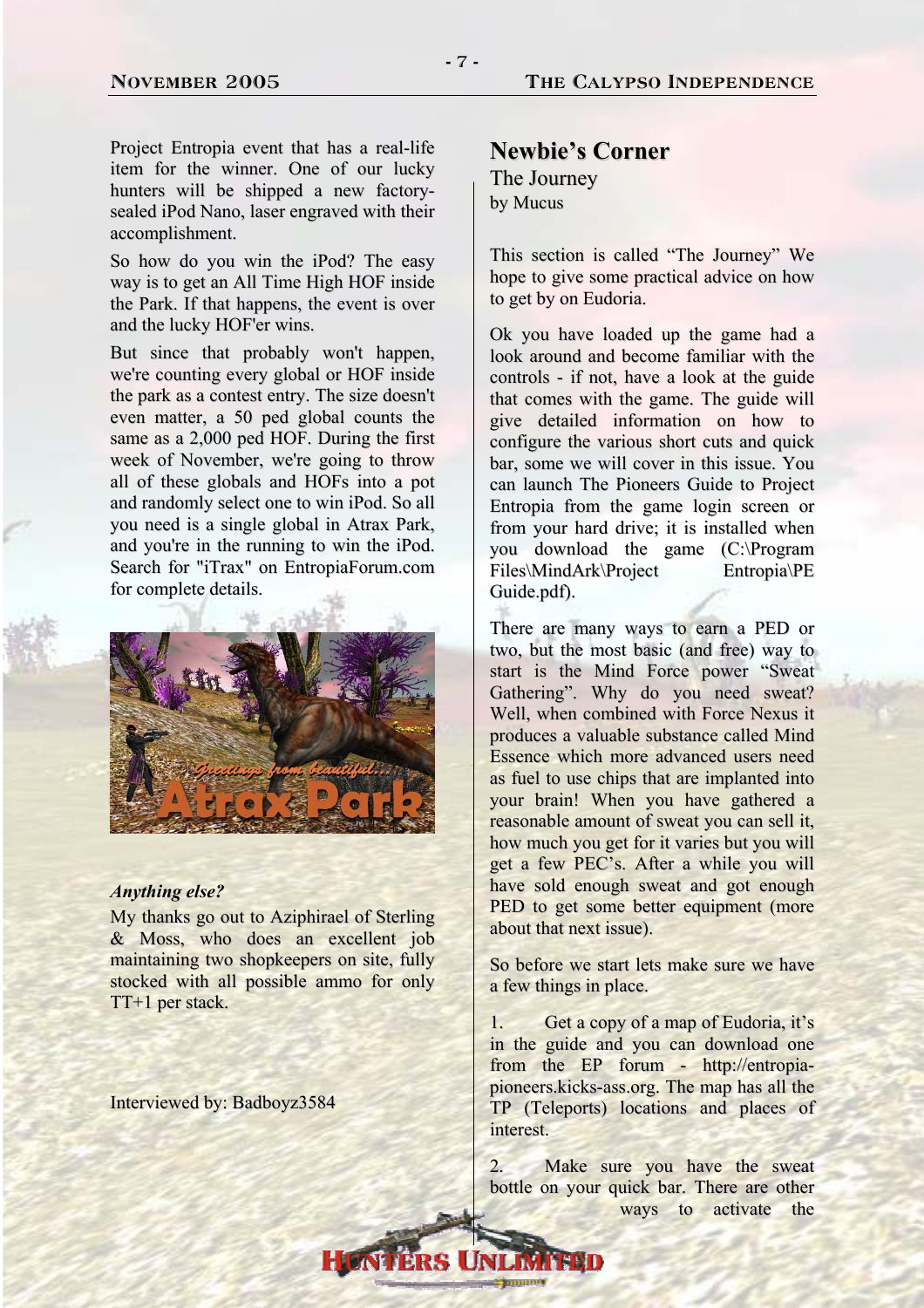#### November 2005 The Calypso Independence

sweating process but I found this to be the easiest. I have dragged the Gather Sweat bottle from the Action Library (X on keyboard) to number 1 on the quick bar.

Ok let's get sweat; we need to find some mob! I suggest we head towards a TP that way we can start to move around Eudoria quicker, using the teleports we have found. Have a look at the map for the TP locations.



For this session we will head towards Billy's Spaceship Afterworld which is North East from Port Atlantis. Keep going until you spot some mob in the radar in the bottom right of the HUD, they are the red dots. Try and find one away from a pack and move towards it, when you get near enough, select it and press the sweat bottle in the quick bar. You can hit the number on your keyboard that corresponds to the number on the quick bar if you prefer.



After you have started the Mind Force procedure there will be a glow around you, at this point wait until the glow stops and your hands are green, then press the sweat bottle again and you will start the

concentration period, during this time you must not move or get hit. If you succeed the gathering, you will get one or more bottles of Vibrant Sweat.

If you fail the first few times, keep on trying! You will get some, and the more you get you will notice your Mind force skill improving which will help with the success rate.

You can only gather so much sweat from one mob, so keep an eye on the chat window



**ERS UNI** 

for a message which tells you when you have reached that limit. You will also die a lot but don't panic you will end up at a safe



place and if you get stuck someone will help you if you ask them nicely. Keep heading to Billy's and get the TP, you must walk into the

TP to add it to your map. From there you can get to Camp Phoenix which is a very good place for sweating as there is usually lots of action near the TP.

So, you should have 3 TP' on your map and you can teleport to each one by walking into the TP and selecting where you want to go, you can trade at PA & Phoenix as there are always people looking for sweat.

Next issue will have tips on collecting TP's, Hunting Trading and Mentors.



Good Luck and enjoy your time on Eudoria.

- 8 -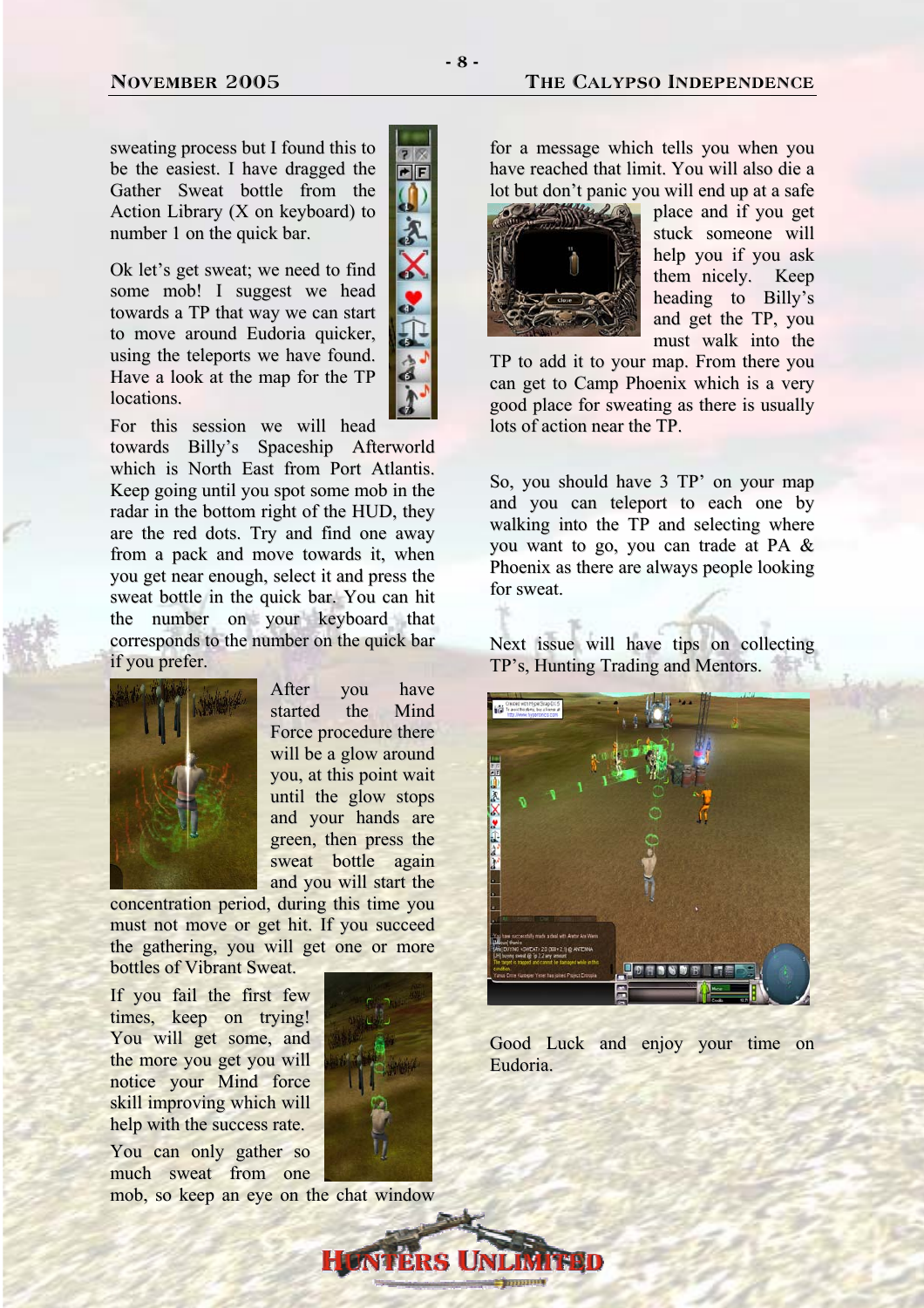## **Market Trends**

by Badboyz3584 and Kay (From Kay's Store)

*Minerals and enmatter* prices have dropped quite a bit. A mining update has made rare ores and enmatter more difficult to find for lower skilled miners, so prices has remained stable or raised there; but the other stuff, such as Blausariam, have been found in large amounts due to the meteors.

*Sweat prices* have fallen back to a comfortable 2.0-2.1 pec per bottle, since the adjustment to the level of sweat to be gathered. This will, in turn, affect the prices of Mind Essence, if not already.

#### *Market trends of furniture* (Kay from [Kay's](www.kaysstore.com) [Store\)](www.kaysstore.com)

Since the last 12 months the market of furniture and decorations items has exhibited several high and low trends like the best rollercoasters.

When the home decoration competition was launch by MA in May of this year, the prices went very high. At that period, the prices were at the same level as in September of last year, just before the crack due to the exorbitant high levels (TT+130 for a wooden kitchen table ?!). After the home decoration competition several estate owners tried to sale their furniture, with more or less success, and the prices declined logically due to the well-known ratio 'buyers/sellers'.

By end July 2005, the prices were relatively low. Actually, we can see that some furniture and decoration items have their prices increased, some statues, paintings, and especially the rare items. For the most common items (carpets, mats, tables, chairs), it is a good period if you want to have them at the lowest prices.

Next month: how to avoid paying too much for furniture.

## **Overheard on Calypso**

Rumors and such heard around by Badboyz3584

Well, we have seen the first of the Limited weapons ie. Nano Katana(L). While the weapons cannot be repaired, the dmg/pec seems not too bad. Time will tell if all the Limited weapons are this way.

There was an armor plating bug not long ago. It seemed that attaching an armor plate to your armor made it stop decaying. This has, of course, been corrected, but people were buying sets just to take advantage of this. Or so it is rumored. :)

A new armor has been seen around. It is Gremlin armor. All but a few of the parts have been looted so far. The decay is not widely known yet, but in keeping with the current theme, it will most likely be high. The acid protection is quite high, so hunting creatures that have acid attacks might be good to hunt with this armor, perhaps Kreltin and Fungoid.



A new temple has been sighted. It is being called the "Thorio Temple" due to being near a spawn of Thorio. There are some interesting things inside, the use for which is not yet known. It is likely that a key of some type will be looted, but that is just speculation. There are rumors that it has something to do with DNA.

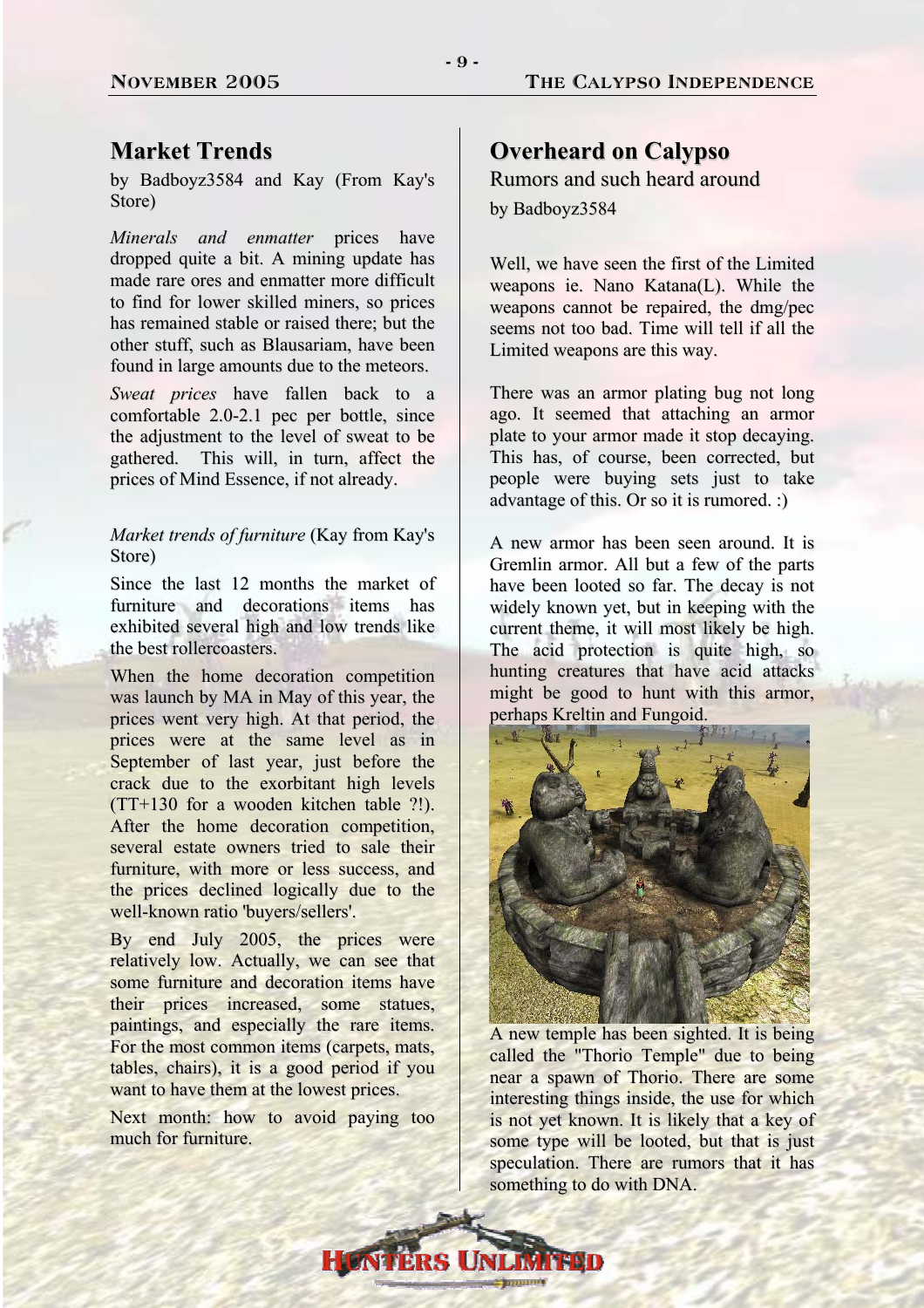### **MotM**

Mob of the Month - Argonaut by Badboyz3584



Argonaut in his natural environment

*Info:* Argonauts Are a bit like a werewolf. They are hairy and they like to slash with their sharp claws. They have been in recent news, which may indicate that they are in a period of change. The smallest type is the Young. These are quite easy to kill. The larger types are Scavengers and Hunters. These types can be a challenge even for a well-armored person. Especially when caught off-guard by one. It is not recommended to go after the larger types without a respectable gun and or armor, or if you would rather, a team.

*Defense*: Argonauts are not hard to kill. Almost any person can kill a lower maturity one with limited weapons. The most highly recommended armor for hunting these creatures is Rascal armor. The protection offered by Rascal reduces most Argonaut attacks to about 1 point of damage, or maybe slightly higher up to the Adult maturity level. Even axes are acceptable to hunt these creatures. Just keep away from the larger types.

*Known loots*: Lesser teleport chips are confirmed to still drop from Argonauts. Nemesis Helmets and shins have also recently been seen. Other loots include: A103, Ep-21, FreanD Beta, M2890, Knight thighs, Paladin mask, Generic skill implant, Hydraulic manifold, Medium

nerve blast chip, Iron, Gray armchair

Thanks to Zap's Loot Table for providing loot info

You can find the table with up-to-date loot info at: <http://loot.solja.net/loot.php>

## **HHotM** Hunting Hof of the Month

Looter: Rondalph The Fixer Fairless

Ped Value: 2358 PED

Interesting items: Female Jaguar Harness and an unknown pistol

Creature Killed: Atrox Young



Picture provided by Entropia Pioneers album